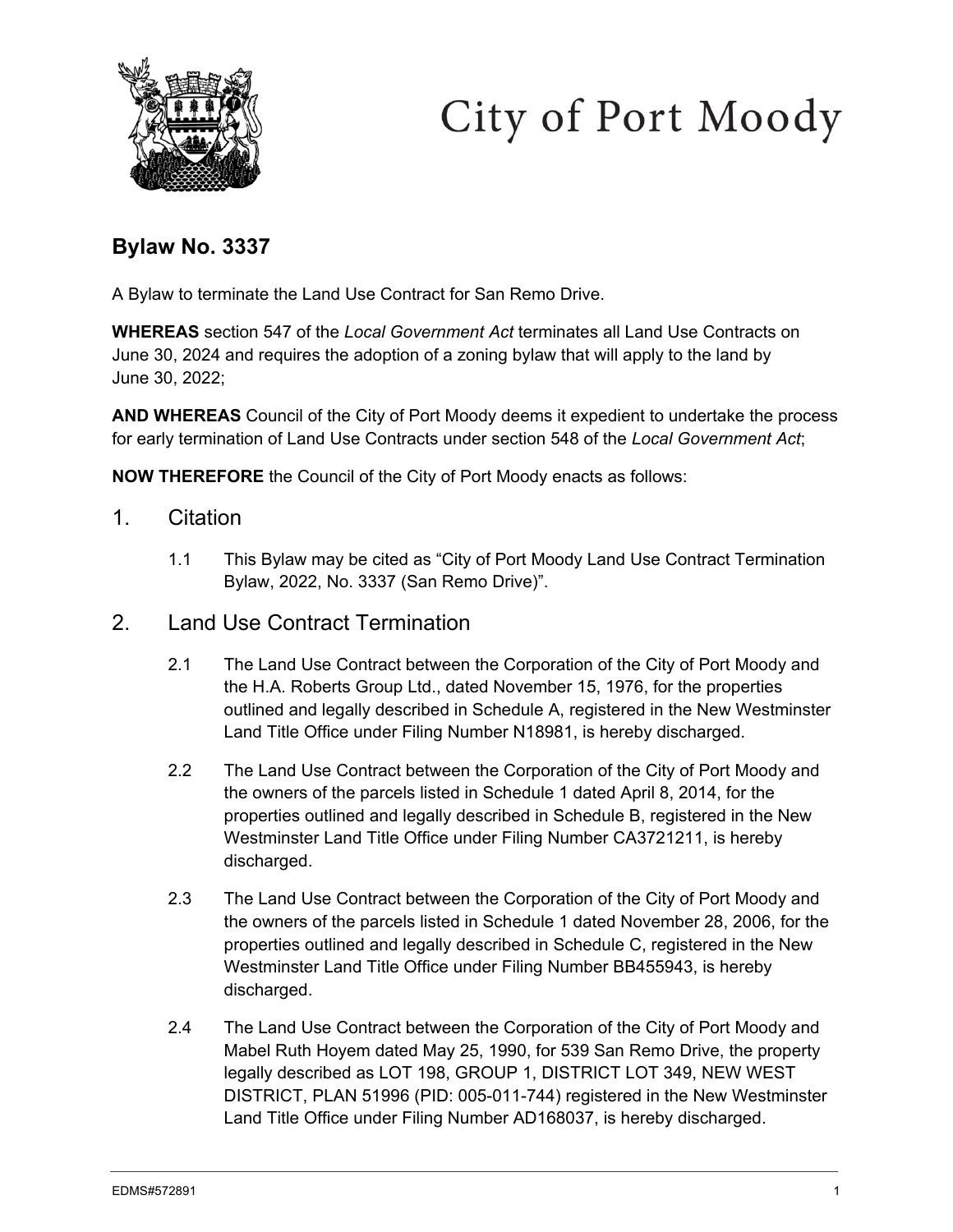- 2.5 The Land Use Contract between the Corporation of the City of Port Moody and Fleming Fuglsang Nielsen and Birgit Nielsen dated May 15, 1990, for 533 San Remo Drive, the property legally described as LOT 201, GROUP 1, DISTRICT LOT 349, NEW WEST DISTRICT, PLAN 51996 (PID: 004-378-814) registered in the New Westminster Land Title Office under Filing Number AD137096, is hereby discharged.
- 2.6 The Land Use Contract between the Corporation of the City of Port Moody and Derek Raymond Perkins and Anne Margaret Perkins dated August 13, 1984, for 527 San Remo Drive, the property legally described as LOT 204, GROUP 1, DISTRICT LOT 349, NEW WEST DISTRICT, PLAN 51996 (PID: 005-011-809) registered in the New Westminster Land Title Office under Filing Number AD197720, is hereby discharged.
- 2.7 The Land Use Contract between the Corporation of the City of Port Moody and Jean McLeod dated February 20, 1990, for 523 San Remo Drive, the property legally described as LOT 206, GROUP 1, DISTRICT LOT 349, NEW WEST DISTRICT, PLAN 51996 (PID: 005-011-779) registered in the New Westminster Land Title Office under Filing Number AD100721, is hereby discharged.
- 2.8 The Land Use Contract between the Corporation of the City of Port Moody and Doreen Eva Camley dated February 28, 1990 for 489 San Remo Drive, the property legally described as LOT 223, GROUP 1, DISTRICT LOT 349, NEW WEST DISTRICT, PLAN 51996 (PID: 004-087-062) registered in the New Westminster Land Title Office under Filing Number AD100726, is hereby discharged.
- 2.9 The Land Use Contract between the Corporation of the City of Port Moody and Joseph Brumec and Ronny Brumec, dated February 7, 1990, for 487 San Remo Drive, the property legally described as LOT 224, GROUP 1, DISTRICT LOT 349, NEW WEST DISTRICT, PLAN 51996 (PID: 002-262-321) registered in the New Westminster Land Title Office under Filing Number AD100727, is hereby discharged.
- 2.10 The Land Use Contract between the Corporation of the City of Port Moody and Donald Arthur George and June Rose Landsburg dated June 25, 1990, for 485 San Remo Drive, the property legally described as LOT 225, GROUP 1, DISTRICT LOT 349, NEW WEST DISTRICT, PLAN 51996 registered in the New Westminster Land Title Office under Filing Number AD168036, is hereby discharged.
- 2.11 The Land Use Contract between the Corporation of the City of Port Moody and Helge Bertelsen and Hanne Bloch dated February 16, 1990, for 481 San Remo Drive, the property legally described as LOT 227, GROUP 1, DISTRICT LOT 349, NEW WEST DISTRICT, PLAN 51996 (PID: 000-811-246) registered in the New Westminster Land Title Office under Filing Number AD100728, is hereby discharged.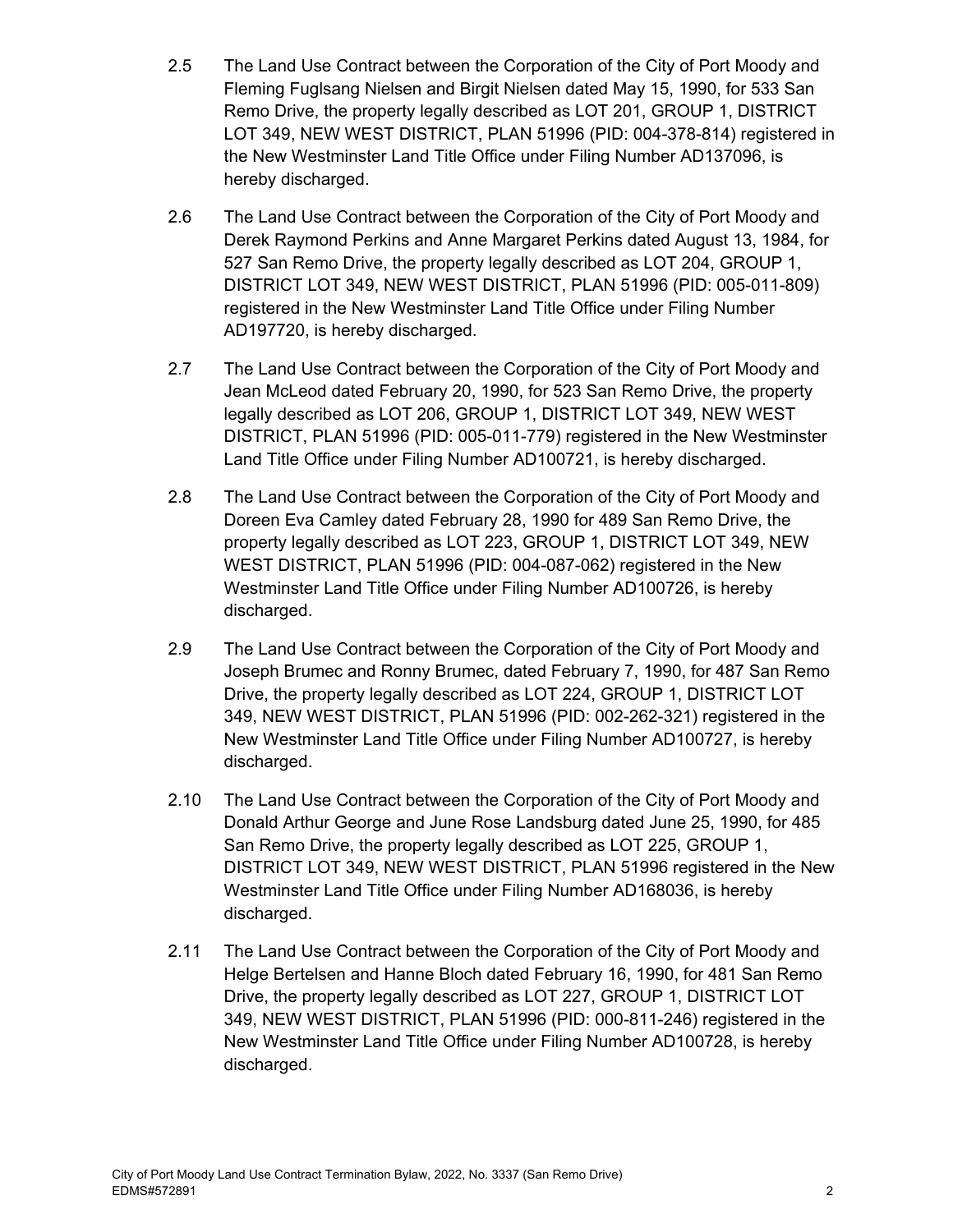- 2.12 The Land Use Contract between the Corporation of the City of Port Moody and Donald William Frederick Norris and Phyllis Norris dated May 17, 1990, for 479 San Remo Drive, the property legally described as LOT 228 GROUP 1, DISTRICT LOT 349, NEW WEST DISTRICT, PLAN 51996 (PID: 003-706-214) registered in the New Westminster Land Title Office under Filing Number AD137098, is hereby discharged.
- 2.13 The Land Use Contract between the Corporation of the City of Port Moody and Robert Stevenson White and Margaret White dated February 19, 1990, for 471 San Remo Drive, the property legally described as LOT 232, GROUP 1, DISTRICT LOT 349, NEW WEST DISTRICT, PLAN 51996 (PID: 005-009-138) registered in the New Westminster Land Title Office under Filing Number AD100729, is hereby discharged.
- 2.14 The Land Use Contract between the Corporation of the City of Port Moody and Nicolas Patrick Laxton and Christine Marie Laxton dated July 15, 1999, for 541 San Remo Drive, the property legally described as LOT 197, GROUP 1, DISTRICT LOT 349, NEW WEST DISTRICT, PLAN 51996 (PID: 005-011-728) registered in the New Westminster Land Title Office under Filing Number BN190173, is hereby discharged.
- 2.15 The Land Use Contract between the Corporation of the City of Port Moody and Arne Erik Hansen and Jaroslava Helen Armstrong dated May 17, 1990, for 519 San Remo Drive, the property legally described as LOT 208, GROUP 1, DISTRICT LOT 349, NEW WEST DISTRICT, PLAN 51996 (PID: 005-011-931) registered in the New Westminster Land Title Office under Filing Number AD137097, is hereby discharged.
- 2.16 The Land Use Contract between the Corporation of the City of Port Moody and Hilton Frederick Gordon Poidevin and Rosemarie Poidevin dated September 5, 1990, for 517 San Remo Drive, the property legally described as LOT 209, GROUP 1, DISTRICT LOT 349, NEW WEST DISTRICT, PLAN 51996 (PID: 005- 011-868) registered in the New Westminster Land Title Office under Filing Number AD234679, is hereby discharged.
- 2.17 The Land Use Contract between the Corporation of the City of Port Moody and Erika Ursula Wilcox dated June 28, 1990, for 513 San Remo Drive, the property legally described as LOT 211, GROUP 1, DISTRICT LOT 349, NEW WEST DISTRICT, PLAN 51996 (PID: 005-011-906) registered in the New Westminster Land Title Office under Filing Number AD177803, is hereby discharged.
- 2.18 The Land Use Contract between the Corporation of the City of Port Moody and Dwight Henry Recksiedler and Ursula Caroline Recksiedler dated March 15, 1990, for 509 San Remo Drive, the property legally described as LOT 213, GROUP 1, DISTRICT LOT 349, NEW WEST DTSTRICT, PLAN 51996 (PID: 001-612-026) registered in the New Westminster Land Title Office under Filing Number AD100722, is hereby discharged.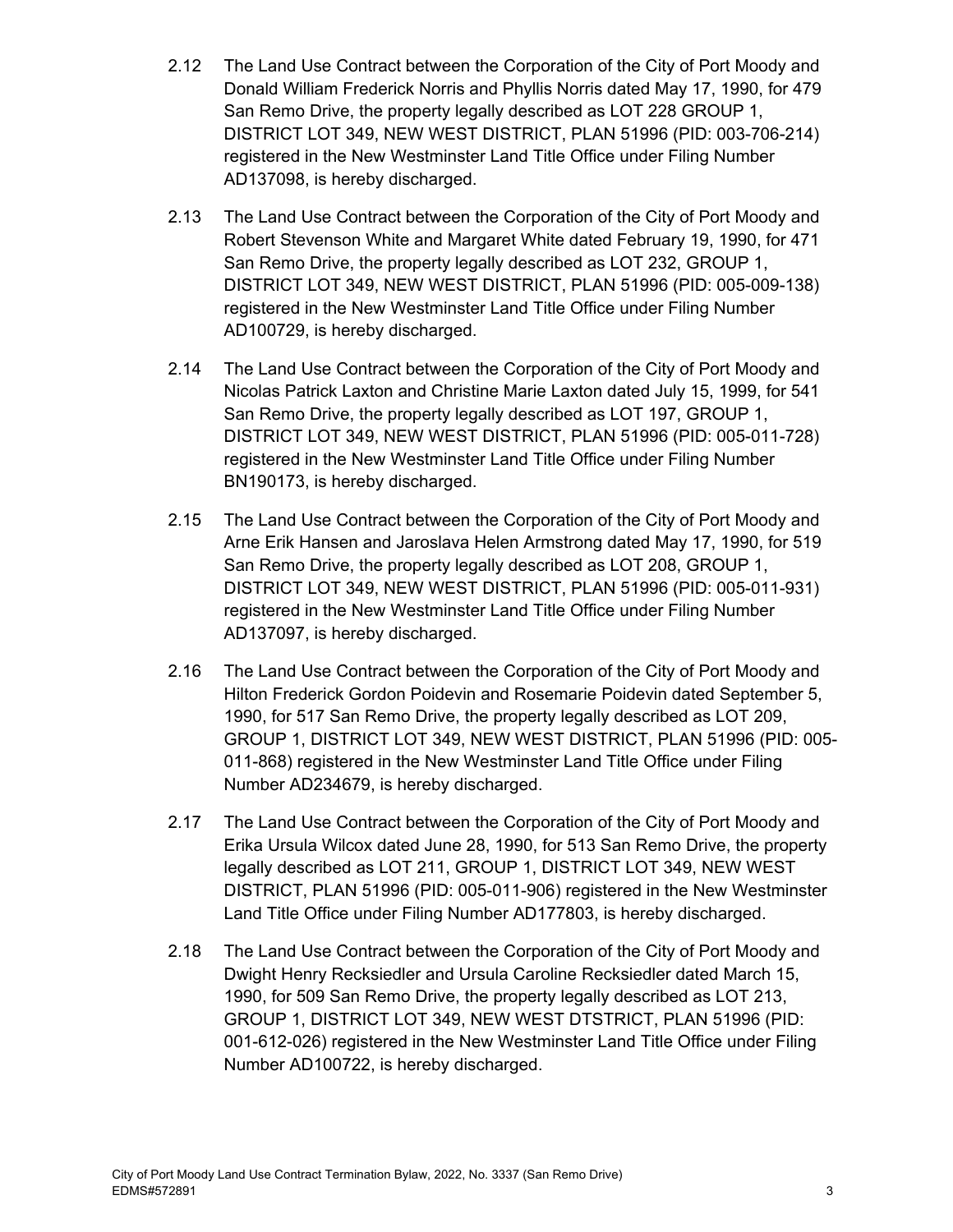- 2.19 The Land Use Contract between the Corporation of the City of Port Moody and Edward Victor Barker and Evelyn Barker dated February 16, 1990, for 505 San Remo Drive, the property legally described as LOT 215, GROUP 1, DISTRICT LOT 349, NEW WEST DISTRICT, PLAN 51996 (PID: 005-009-022) registered in the New Westminster Land Title Office under Filing Number AD100723, is hereby discharged.
- 2.20 The Land Use Contract between the Corporation of the City of Port Moody and Melvin Dean and Bernice Dean dated July 3, 1990, for 503 San Remo Drive, the property legally described as LOT 216, GROUP 1, DISTRICT LOT 349, NEW WEST DISTRICT, PLAN 51996 (PID:002-275-091) registered in the New Westminster Land Title Office under Filing Number AD177804, is hereby discharged.
- 2.21 The Land Use Contract between the Corporation of the City of Port Moody and Raymond Leslie Acheson and Gwendoline Acheson dated March 26, 1990, for 501 San Remo Drive, the property legally described as LOT 217, GROUP 1, DISTRICT LOT 349, NEW WEST DISTRICT, PLAN 51996 (PID: 005-009-685) registered in the New Westminster Land Title Office under Filing Number AD100724, is hereby discharged.
- 2.22 The Land Use Contract between the Corporation of the City of Port Moody and Norman Eugene Bougie and Denice Lynn Bougie dated August 24, 1990, for 499 San Remo Drive, the property legally described as LOT 218, GROUP 1, DISTRICT LOT 349, NEW WEST DISTRICT, PLAN 51996 (PID: 005-009-049) registered in the New Westminster Land Title Office under Filing Number AD201124, is hereby discharged.

## 3. Repeal

- 3.1 City of Port Moody Land Use Contract No. 2 Authorization By-law, 1976, No. 1300 and all amendments thereto are hereby repealed.
- 3.2 City of Port Moody Land Use Contract No. 2, Amendment Bylaw No. 1, 1989, No. 1984 and all amendments thereto are hereby repealed.
- 3.3 City of Port Moody Land Use Contract No. 2, Authorization Bylaw No. 1300, Amendment No. 4, 2014, No. 2975 and all amendments thereto are hereby repealed.
- 3.4 City of Port Moody Land Use Contract No. 3, Authorization Bylaw No. 1300, Amendment Bylaw No. 3, 2006, No. 2708 and all amendments thereto are hereby repealed.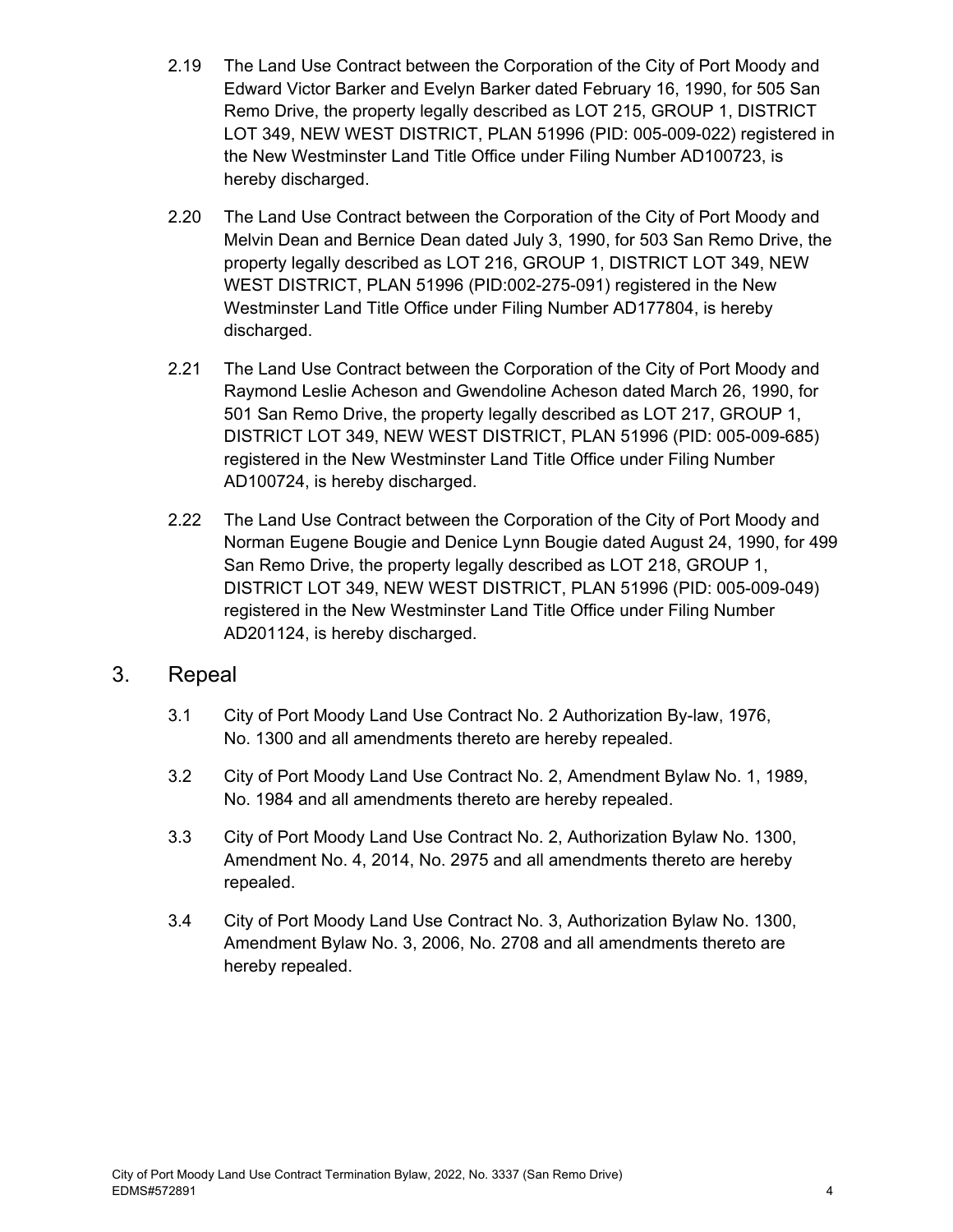## 4. Attachments and Schedules

- 4.1 The following schedules are attached to and forms part of this Bylaw:
	- Schedule A List of Properties affected by charge number N18981 filed at the New Westminster Land Title Office
	- Schedule B List of Properties affected by charge number CA3721211 filed at the New Westminster Land Title Office
	- Schedule C List of Properties affected by charge number BB455943 filed at the New Westminster Land Title Office

## 5. Severability

- 5.1 If a portion of this Bylaw is found invalid by a court, it will be severed and the remainder of the Bylaw will remain in effect.
- 6. Effective Date
	- 6.1 This Bylaw shall come into effect one year after the date of adoption.

Read a first time this 22<sup>nd</sup> day of February, 2022.

Read a second time this 22<sup>nd</sup> day of February, 2022.

First and second reading rescinded this 22<sup>nd</sup> day of March, 2022.

Read a first time as amended this 22<sup>nd</sup> day of March, 2022.

**Read a second time** this 22nd day of March, 2022.

**Public Hearing held this \_\_ day of \_\_\_\_\_\_\_\_\_\_\_, 2022.** 

**Read a third time** this \_\_\_ day of \_\_\_\_\_\_\_\_\_\_\_, 2022.

**Adopted** this <u>candalacted</u> day of <u>contract control</u>, 2022.

R. Vagramov Mayor

D. Shermer Corporate Officer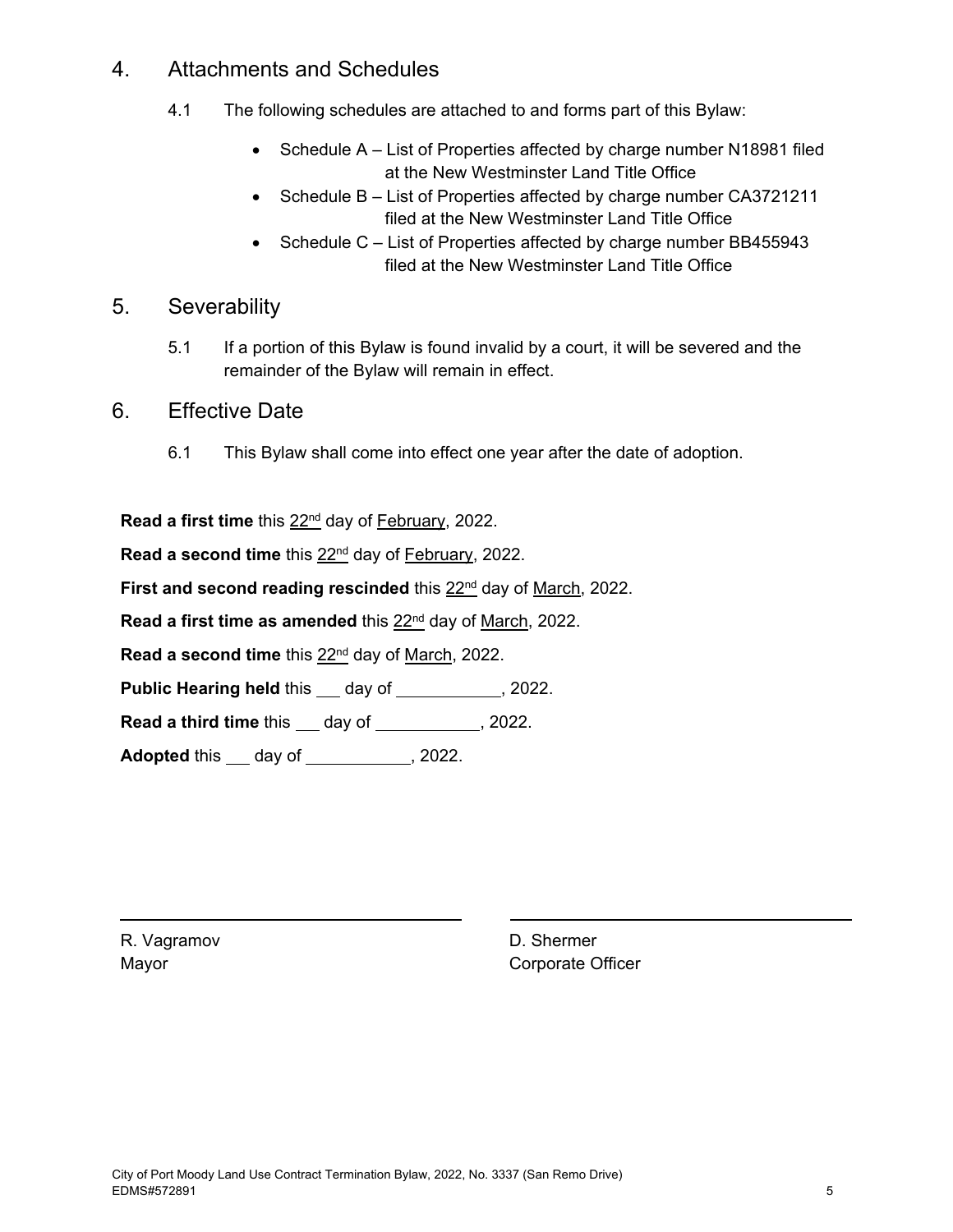I hereby certify that the above is a true copy of Bylaw No. 3337 of the City of Port Moody.

D. Shermer Corporate Officer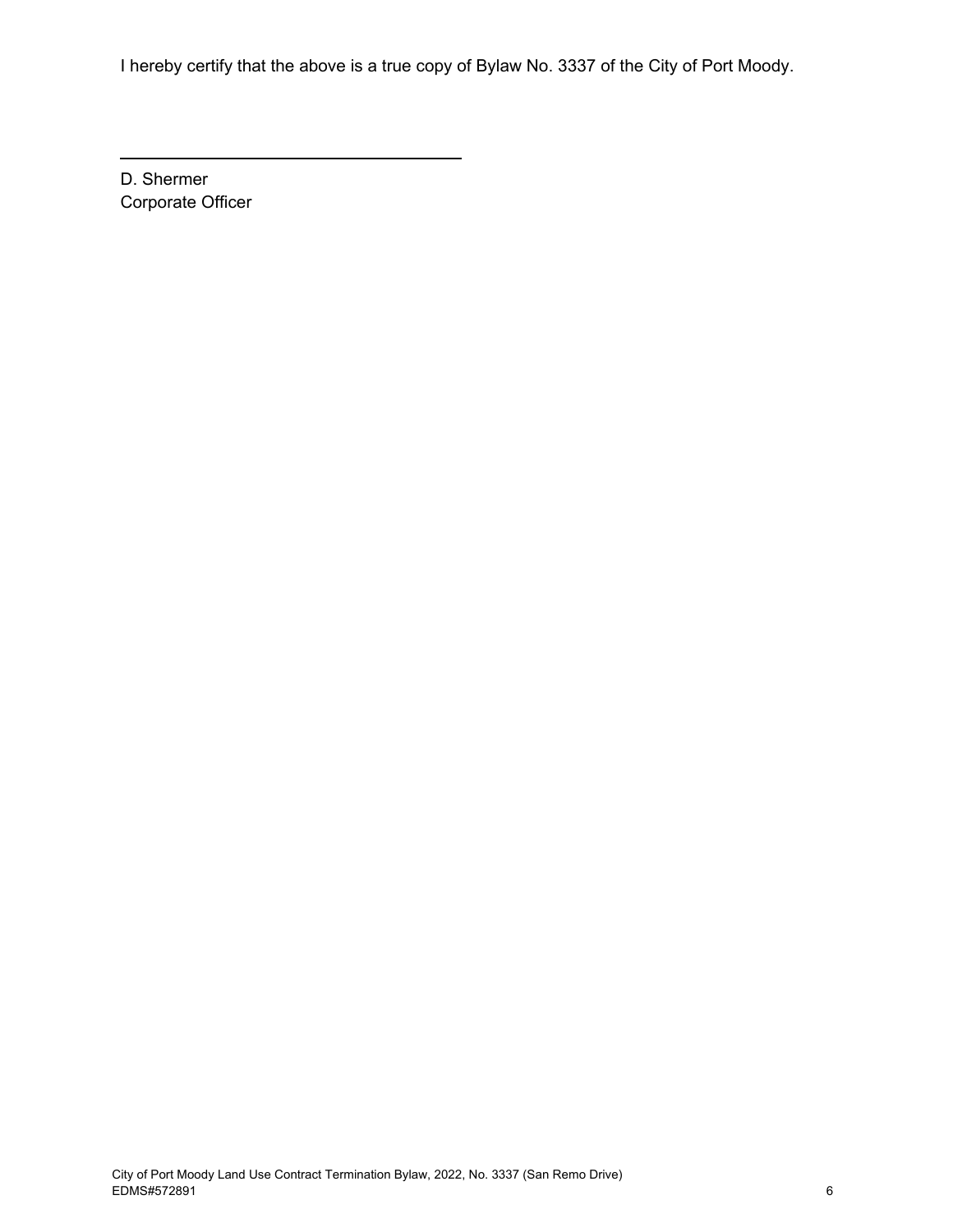**Schedule A**

**List of Properties affected by charge number N18981 filed at the New Westminster Land Title Office**

| <b>Address</b>     | <b>P.I.D.</b> | <b>Legal Description</b>                |
|--------------------|---------------|-----------------------------------------|
| 541 San Remo Drive | 005-011-728   | LOT 197, GROUP 1, DISTRICT LOT 349, NEW |
|                    |               | WEST DISTRICT, PLAN 51996               |
| 539 San Remo Drive | 005-011-744   | LOT 198, GROUP 1, DISTRICT LOT 349, NEW |
|                    |               | WEST DISTRICT, PLAN 51996               |
| 537 San Remo Drive | 005-011-841   | LOT 199, GROUP 1, DISTRICT LOT 349, NEW |
|                    |               | WEST DISTRICT, PLAN 51996               |
| 535 San Remo Drive | 005-011-817   | LOT 200, GROUP 1, DISTRICT LOT 349, NEW |
|                    |               | WEST DISTRICT, PLAN 51996               |
| 533 San Remo Drive | 004-378-814   | LOT 201, GROUP 1, DISTRICT LOT 349, NEW |
|                    |               | WEST DISTRICT, PLAN 51996               |
| 531 San Remo Drive | 000-967-998   | LOT 202, GROUP 1, DISTRICT LOT 349, NEW |
|                    |               | WEST DISTRICT, PLAN 51996               |
| 529 San Remo Drive | 005-011-833   | LOT 203, GROUP 1, DISTRICT LOT 349, NEW |
|                    |               | WEST DISTRICT, PLAN 51996               |
| 527 San Remo Drive | 005-011-809   | LOT 204, GROUP 1, DISTRICT LOT 349, NEW |
|                    |               | WEST DISTRICT, PLAN 51996               |
| 525 San Remo Drive | 005-011-787   | LOT 205, GROUP 1, DISTRICT LOT 349, NEW |
|                    |               | WEST DISTRICT, PLAN 51996               |
| 523 San Remo Drive | 005-011-779   | LOT 206, GROUP 1, DISTRICT LOT 349, NEW |
|                    |               | WEST DISTRICT, PLAN 51996               |
| 521 San Remo Drive | 005-011-752   | LOT 207, GROUP 1, DISTRICT LOT 349, NEW |
|                    |               | WEST DISTRICT, PLAN 51996               |
| 519 San Remo Drive | 005-011-931   | LOT 208, GROUP 1, DISTRICT LOT 349, NEW |
|                    |               | WEST DISTRICT, PLAN 51996               |
| 517 San Remo Drive | 005-011-868   | LOT 209, GROUP 1, DISTRICT LOT 349, NEW |
|                    |               | WEST DISTRICT, PLAN 51996               |
| 515 San Remo Drive | 005-011-892   | LOT 210, GROUP 1, DISTRICT LOT 349, NEW |
|                    |               | WEST DISTRICT, PLAN 51996               |
| 513 San Remo Drive | 005-011-906   | LOT 211, GROUP 1, DISTRICT LOT 349, NEW |
|                    |               | WEST DISTRICT, PLAN 51996               |
| 511 San Remo Drive | 005-011-922   | LOT 212, GROUP 1, DISTRICT LOT 349, NEW |
|                    |               | WEST DISTRICT, PLAN 51996               |
| 509 San Remo Drive | 001-612-026   | LOT 213, GROUP 1, DISTRICT LOT 349, NEW |
|                    |               | WEST DTSTRICT, PLAN 5 1996              |
| 507 San Remo Drive | 005-008-964   | LOT 214, GROUP 1, DISTRICT LOT 349, NEW |
|                    |               | WEST DISTRICT, PLAN 5 1996              |
| 505 San Remo Drive | 005-009-022   | LOT 215, GROUP 1, DISTRICT LOT 349, NEW |
|                    |               | WEST DISTRICT, PLAN 5 1996              |
| 503 San Remo Drive | 002-275-091   | LOT 216, GROUP 1, DISTRICT LOT 349, NEW |
|                    |               | WEST DISTRICT, PLAN 5 1996              |
| 501 San Remo Drive | 005-009-685   | LOT 217, GROUP 1, DISTRICT LOT 349, NEW |
|                    |               | WEST DISTRICT, PLAN 5 1996              |
| 499 San Remo Drive | 005-009-049   | LOT 218, GROUP 1, DISTRICT LOT 349, NEW |
|                    |               | WEST DISTRICT, PLAN 5 1996              |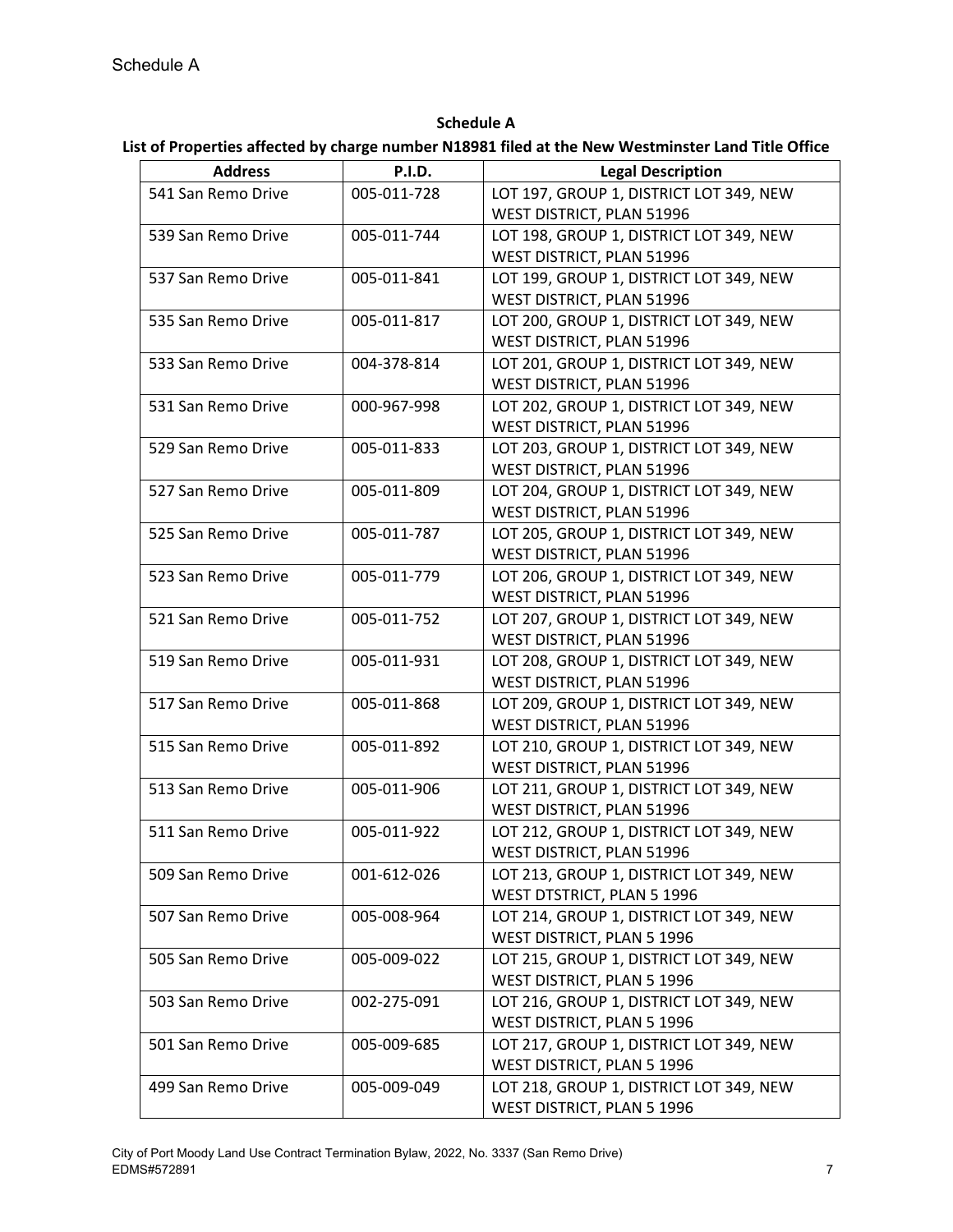| <b>Address</b>     | <b>P.I.D.</b> | <b>Legal Description</b>                                              |
|--------------------|---------------|-----------------------------------------------------------------------|
| 497 San Remo Drive | 003-220-478   | LOT 219, GROUP 1, DISTRICT LOT 349, NEW<br>WEST DISTRICT, PLAN 5 1996 |
| 495 San Remo Drive | 005-009-065   | LOT 220, GROUP 1, DISTRICT LOT 349, NEW                               |
|                    |               | WEST DISTRICT, PLAN 5 1996                                            |
| 493 San Remo Drive | 005-009-081   | LOT 221, GROUP 1, DISTRICT LOT 349, NEW                               |
|                    |               | WEST DISTRICT. PLAN 5 1996                                            |
| 491 San Remo Drive | 005-009-090   | LOT 222, GROUP 1, DISTRICT LOT 349, NEW                               |
|                    |               | WEST DISTRICT, PLAN 5 1996                                            |
| 489 San Remo Drive | 004-087-062   | LOT 223, GROUP 1, DISTRICT LOT 349, NEW                               |
|                    |               | WEST DISTRICT, PLAN 5 1996                                            |
| 487 San Remo Drive | 002-262-321   | LOT 224, GROUP 1, DISTRICT LOT 349, NEW                               |
|                    |               | WEST DISTRICT, PLAN 5 1996                                            |
| 485 San Remo Drive | 005-009-111   | LOT 225, GROUP 1, DISTRICT LOT 349, NEW                               |
|                    |               | WEST DISTRICT, PLAN 5 1996                                            |
| 483 San Remo Drive | 001-436-708   | LOT 226, GROUP 1, DISTRICT LOT 349, NEW                               |
|                    |               | WEST DISTRICT, PLAN 5 1996                                            |
| 481 San Remo Drive | 000-811-246   | LOT 227, GROUP 1, DISTRICT LOT 349, NEW                               |
|                    |               | WEST DISTRICT, PLAN 5 1996                                            |
| 479 San Remo Drive | 003-706-214   | LOT 228 GROUP 1, DISTRICT LOT 349, NEW                                |
|                    |               | WEST DISTRICT, PLAN 5 1996                                            |
| 477 San Remo Drive | 003-513-840   | LOT 229, GROUP 1, DISTRICT LOT 349, NEW                               |
|                    |               | WEST DISTRICT, PLAN 5 1996                                            |
| 475 San Remo Drive | 000-545-163   | LOT 230 GROUP 1, DISTRICT LOT 349, NEW                                |
|                    |               | WEST DISTRICT, PLAN 5 1996                                            |
| 473 San Remo Drive | 005-009-120   | LOT 231, GROUP 1, DISTRICT LOT 349, NEW                               |
|                    |               | WEST DISTRICT, PLAN 5 1996                                            |
| 471 San Remo Drive | 005-009-138   | LOT 232, GROUP 1, DISTRICT LOT 349, NEW                               |
|                    |               | WEST DISTRICT, PLAN 5 1996                                            |
| 469 San Remo Drive | 003-156-087   | LOT 233, GROUP 1, DISTRICT LOT 349, NEW                               |
|                    |               | WEST DISTRICT, PLAN 5 1996                                            |
| 467 San Remo Drive | 005-009-171   | LOT 234, GROUP 1, DISTRICT LOT 349, NEW                               |
|                    |               | WEST DISTRICT, PLAN 5 1996                                            |
| 465 San Remo Drive | 005-009-197   | LOT 235, GROUP 1, DISTRICT LOT 349, NEW                               |
|                    |               | WEST DISTRICT, PLAN 5 1996                                            |
| 463 San Remo Drive | 005-009-219   | LOT 236, GROUP 1, DISTRICT LOT 349, NEW                               |
|                    |               | WEST DISTRICT, PLAN 5 1996                                            |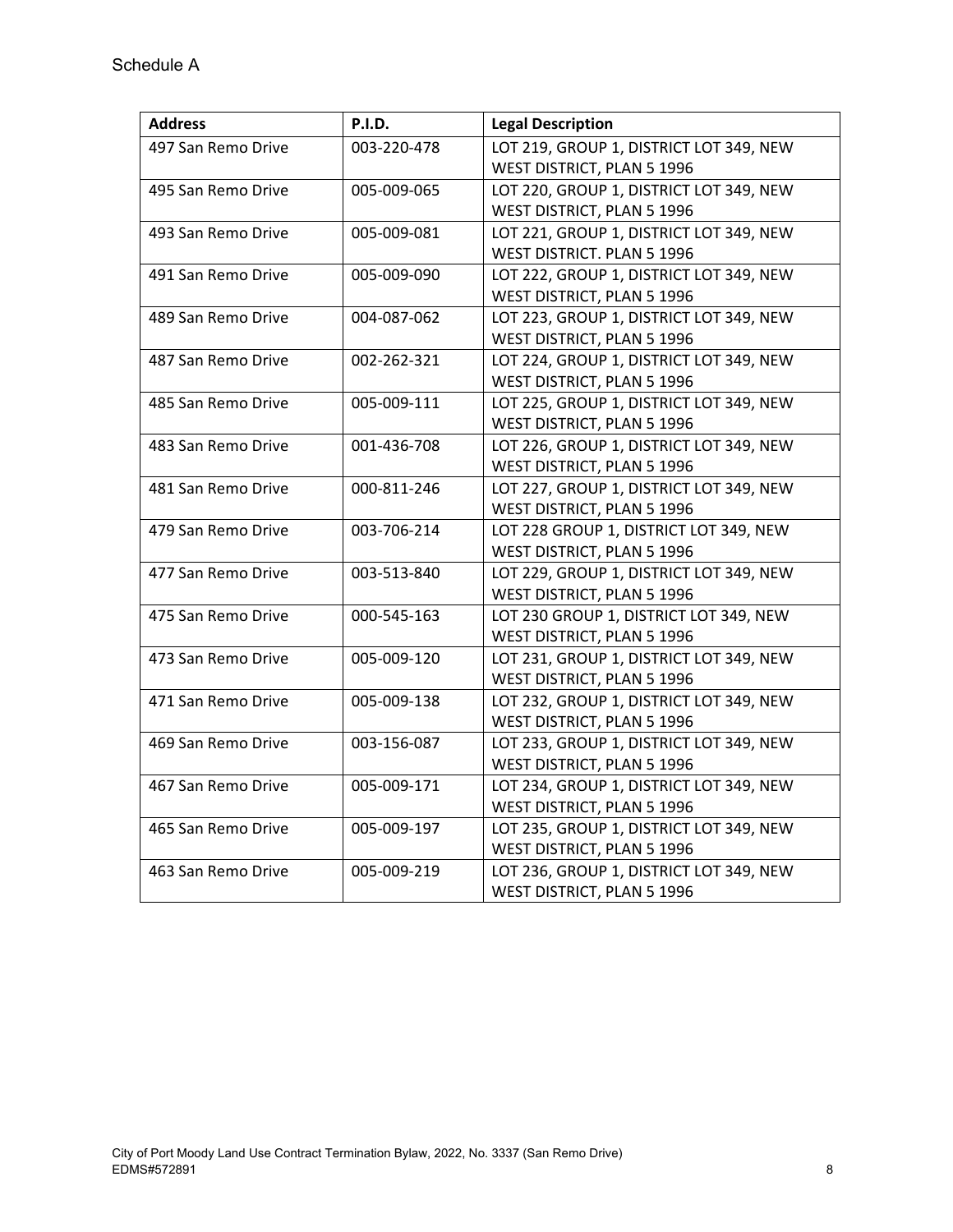#### **Schedule B**

#### **List of Properties affected by charge number CA3721211 filed at the New Westminster Land Title Office**

| <b>Address</b>     | <b>P.I.D.</b> | <b>Legal Description</b>                |
|--------------------|---------------|-----------------------------------------|
| 539 San Remo Drive | 005-011-744   | LOT 198, GROUP 1, DISTRICT LOT 349, NEW |
|                    |               | WEST DISTRICT, PLAN 51996               |
| 537 San Remo Drive | 005-011-841   | LOT 199, GROUP 1, DISTRICT LOT 349, NEW |
|                    |               | WEST DISTRICT, PLAN 51996               |
| 535 San Remo Drive | 005-011-817   | LOT 200, GROUP 1, DISTRICT LOT 349, NEW |
|                    |               | WEST DISTRICT, PLAN 51996               |
| 533 San Remo Drive | 004-378-814   | LOT 201, GROUP 1, DISTRICT LOT 349, NEW |
|                    |               | WEST DISTRICT, PLAN 51996               |
| 531 San Remo Drive | 000-967-998   | LOT 202, GROUP 1, DISTRICT LOT 349, NEW |
|                    |               | WEST DISTRICT, PLAN 51996               |
| 519 San Remo Drive | 005-011-931   | LOT 208, GROUP 1, DISTRICT LOT 349, NEW |
|                    |               | WEST DISTRICT, PLAN 51996               |
| 513 San Remo Drive | 005-011-906   | LOT 211, GROUP 1, DISTRICT LOT 349, NEW |
|                    |               | WEST DISTRICT, PLAN 51996               |
| 501 San Remo Drive | 005-009-685   | LOT 217, GROUP 1, DISTRICT LOT 349, NEW |
|                    |               | WEST DISTRICT, PLAN 5 1996              |
| 495 San Remo Drive | 005-009-065   | LOT 220, GROUP 1, DISTRICT LOT 349, NEW |
|                    |               | WEST DISTRICT, PLAN 51996               |
| 489 San Remo Drive | 004-087-062   | LOT 223, GROUP 1, DISTRICT LOT 349, NEW |
|                    |               | WEST DISTRICT, PLAN 51996               |
| 487 San Remo Drive | 002-262-321   | LOT 224, GROUP 1, DISTRICT LOT 349, NEW |
|                    |               | WEST DISTRICT, PLAN 51996               |
| 483 San Remo Drive | 001-436-708   | LOT 226, GROUP 1, DISTRICT LOT 349, NEW |
|                    |               | WEST DISTRICT, PLAN 51996               |
| 479 San Remo Drive | 003-706-214   | LOT 228 GROUP 1, DISTRICT LOT 349, NEW  |
|                    |               | WEST DISTRICT, PLAN 51996               |
| 475 San Remo Drive | 000-545-163   | LOT 230 GROUP 1, DISTRICT LOT 349, NEW  |
|                    |               | WEST DISTRICT, PLAN 51996               |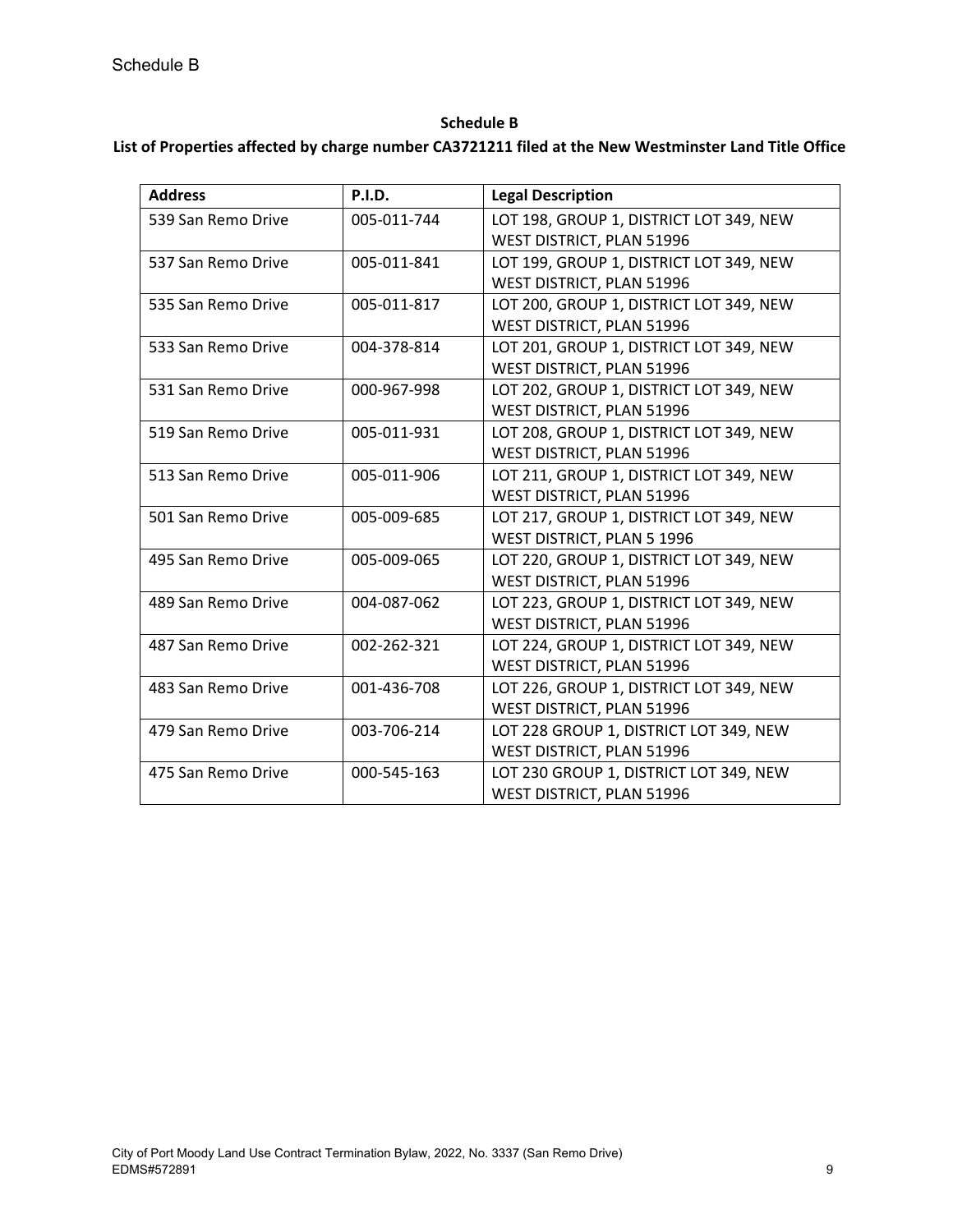## **Schedule C List of Properties affected by charge number BB455943 filed at the New Westminster Land Title Office**

| <b>Address</b>     | <b>P.I.D.</b> | <b>Legal Description</b>                |
|--------------------|---------------|-----------------------------------------|
| 537 San Remo Drive | 005-011-841   | LOT 199, GROUP 1, DISTRICT LOT 349, NEW |
|                    |               | WEST DISTRICT, PLAN 51996               |
| 529 San Remo Drive | 005-011-833   | LOT 203, GROUP 1, DISTRICT LOT 349, NEW |
|                    |               | WEST DISTRICT, PLAN 51996               |
| 527 San Remo Drive | 005-011-809   | LOT 204, GROUP 1, DISTRICT LOT 349, NEW |
|                    |               | WEST DISTRICT, PLAN 51996               |
| 525 San Remo Drive | 005-011-787   | LOT 205, GROUP 1, DISTRICT LOT 349, NEW |
|                    |               | WEST DISTRICT, PLAN 51996               |
| 523 San Remo Drive | 005-011-779   | LOT 206, GROUP 1, DISTRICT LOT 349, NEW |
|                    |               | WEST DISTRICT, PLAN 51996               |
| 521 San Remo Drive | 005-011-752   | LOT 207, GROUP 1, DISTRICT LOT 349, NEW |
|                    |               | WEST DISTRICT, PLAN 51996               |
| 517 San Remo Drive | 005-011-868   | LOT 209, GROUP 1, DISTRICT LOT 349, NEW |
|                    |               | WEST DISTRICT, PLAN 51996               |
| 515 San Remo Drive | 005-011-892   | LOT 210, GROUP 1, DISTRICT LOT 349, NEW |
|                    |               | WEST DISTRICT, PLAN 51996               |
| 511 San Remo Drive | 005-011-922   | LOT 212, GROUP 1, DISTRICT LOT 349, NEW |
|                    |               | WEST DISTRICT, PLAN 51996               |
| 509 San Remo Drive | 001-612-026   | LOT 213, GROUP 1, DISTRICT LOT 349, NEW |
|                    |               | WEST DTSTRICT, PLAN 51996               |
| 507 San Remo Drive | 005-008-964   | LOT 214, GROUP 1, DISTRICT LOT 349, NEW |
|                    |               | WEST DISTRICT, PLAN 51996               |
| 503 San Remo Drive | 002-275-091   | LOT 216, GROUP 1, DISTRICT LOT 349, NEW |
|                    |               | WEST DISTRICT, PLAN 51996               |
| 499 San Remo Drive | 005-009-049   | LOT 218, GROUP 1, DISTRICT LOT 349, NEW |
|                    |               | WEST DISTRICT, PLAN 51996               |
| 497 San Remo Drive | 003-220-478   | LOT 219, GROUP 1, DISTRICT LOT 349, NEW |
|                    |               | WEST DISTRICT, PLAN 51996               |
| 493 San Remo Drive | 005-009-081   | LOT 221, GROUP 1, DISTRICT LOT 349, NEW |
|                    |               | WEST DISTRICT. PLAN 51996               |
| 491 San Remo Drive | 005-009-090   | LOT 222, GROUP 1, DISTRICT LOT 349, NEW |
|                    |               | WEST DISTRICT, PLAN 51996               |
| 485 San Remo Drive | 005-009-111   | LOT 225, GROUP 1, DISTRICT LOT 349, NEW |
|                    |               | WEST DISTRICT, PLAN 51996               |
| 481 San Remo Drive | 000-811-246   | LOT 227, GROUP 1, DISTRICT LOT 349, NEW |
|                    |               | WEST DISTRICT, PLAN 51996               |
| 477 San Remo Drive | 003-513-840   | LOT 229, GROUP 1, DISTRICT LOT 349, NEW |
|                    |               | WEST DISTRICT, PLAN 51996               |
| 473 San Remo Drive | 005-009-120   | LOT 231, GROUP 1, DISTRICT LOT 349, NEW |
|                    |               | WEST DISTRICT, PLAN 51996               |
| 471 San Remo Drive | 005-009-138   | LOT 232, GROUP 1, DISTRICT LOT 349, NEW |
|                    |               | WEST DISTRICT, PLAN 51996               |